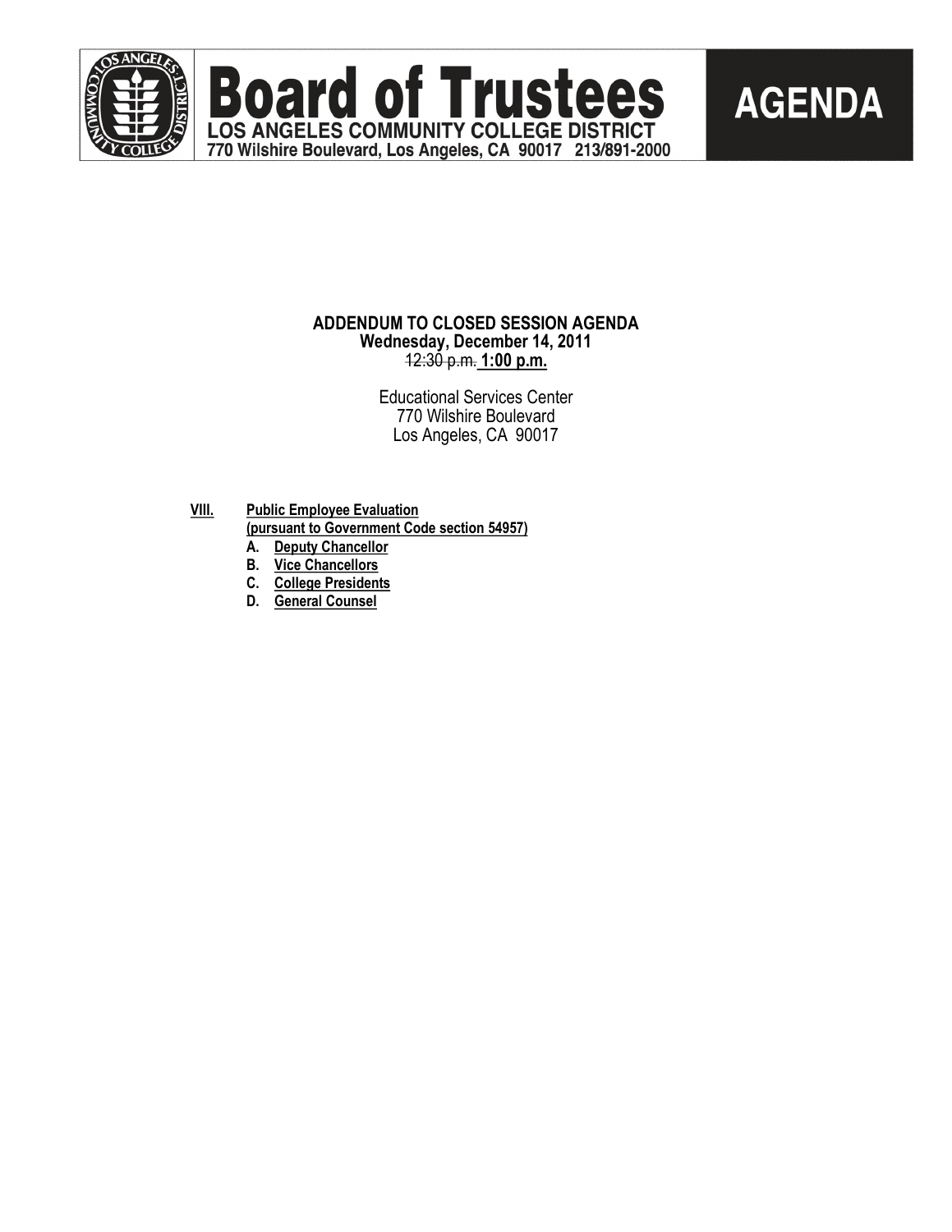

# Board of Trustees

**LOS ANGELES COMMUNITYCOLLEGE DISTRICT 770WilshireBoulevard,LosAngeles,CA90017 213/8912000** 



### **ATTACHMENT A**

#### **CLOSED SESSION**

**REVISED**

Wednesday, February 22, 2012 12:30 p.m. **1:15 p.m.** 

**Educational Services Center 770 Wilshire Blvd. Los Angeles, CA 90017**

## **I. Public Employee Evaluation**

(pursuant to Government Code section 54157)

A. Position: College Presidents

#### **II. Conference with Labor Negotiator** (pursuant to Government Code section 54957.6)

A. District Negotiators: Ken Takeda

Employee Unit: Building and Trades

B. District Negotiators: Sue Carleo

Employee Unit: Academic Administrators

- C. District Negotiators: Mary Gallagher
	- Employee Unit: Clerical/Technical
- D. District Negotiators: Michael Shanahan
	- Employee Unit: Supervisory
- E. District Negotiators: Michael Shanahan
	- Employee Unit: Local 99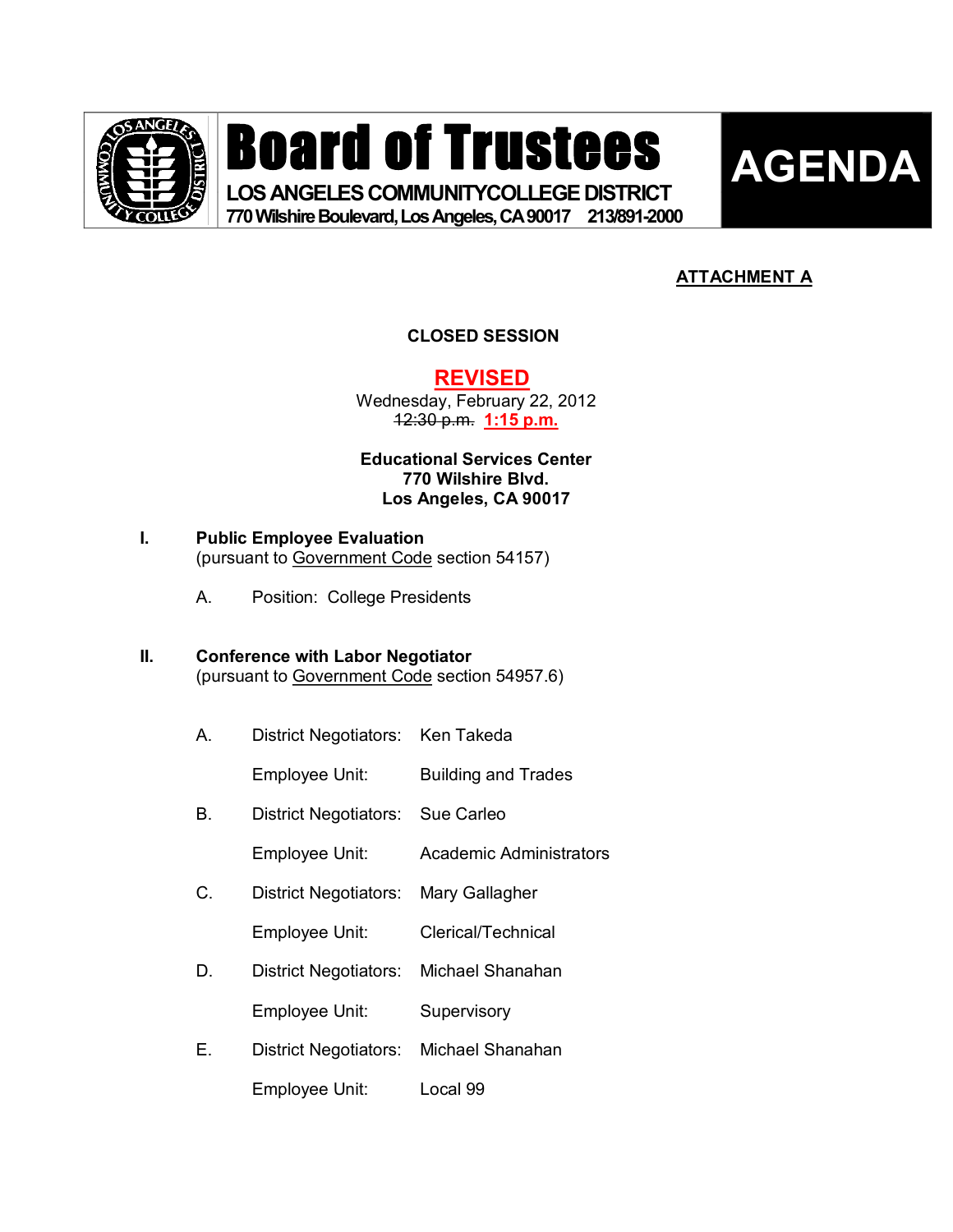

Board of Trustees

**LOS ANGELES COMMUNITYCOLLEGE DISTRICT 770 Wilshire Boulevard, Los Angeles, CA 90017 213/891-2000**



## **ATTACHMENT A**



**CLOSED SESSION**

Wednesday, May 15, 2013

**Educational Services Center Board Room – First Floor**

770 Wilshire Boulevard Los Angeles, CA 90017

- **I. Public Employee Appointment** (pursuant to Government Code section 54957)
	- A. Position: Chancellor
- **II. Public Employee Evaluation** (pursuant to Government Code section 54957)
	- A. College Presidents
	- B. Vice Chancellors
	- C. General Counsel
	- D. Position: Deputy Chancellor
	- E. Position: CFO/Treasurer
- **III. Public Employee Discipline/Dismissal/Release/Charges/Complaints (**pursuant to Government Code section 54957)
- **IV. Conference with Legal Counsel - Existing Litigation** (pursuant to Government Code section 54956.9(a)
	- *A. Arthur Day v. LACCD*
	- *B. Rosa Espinosa v. LACCD*